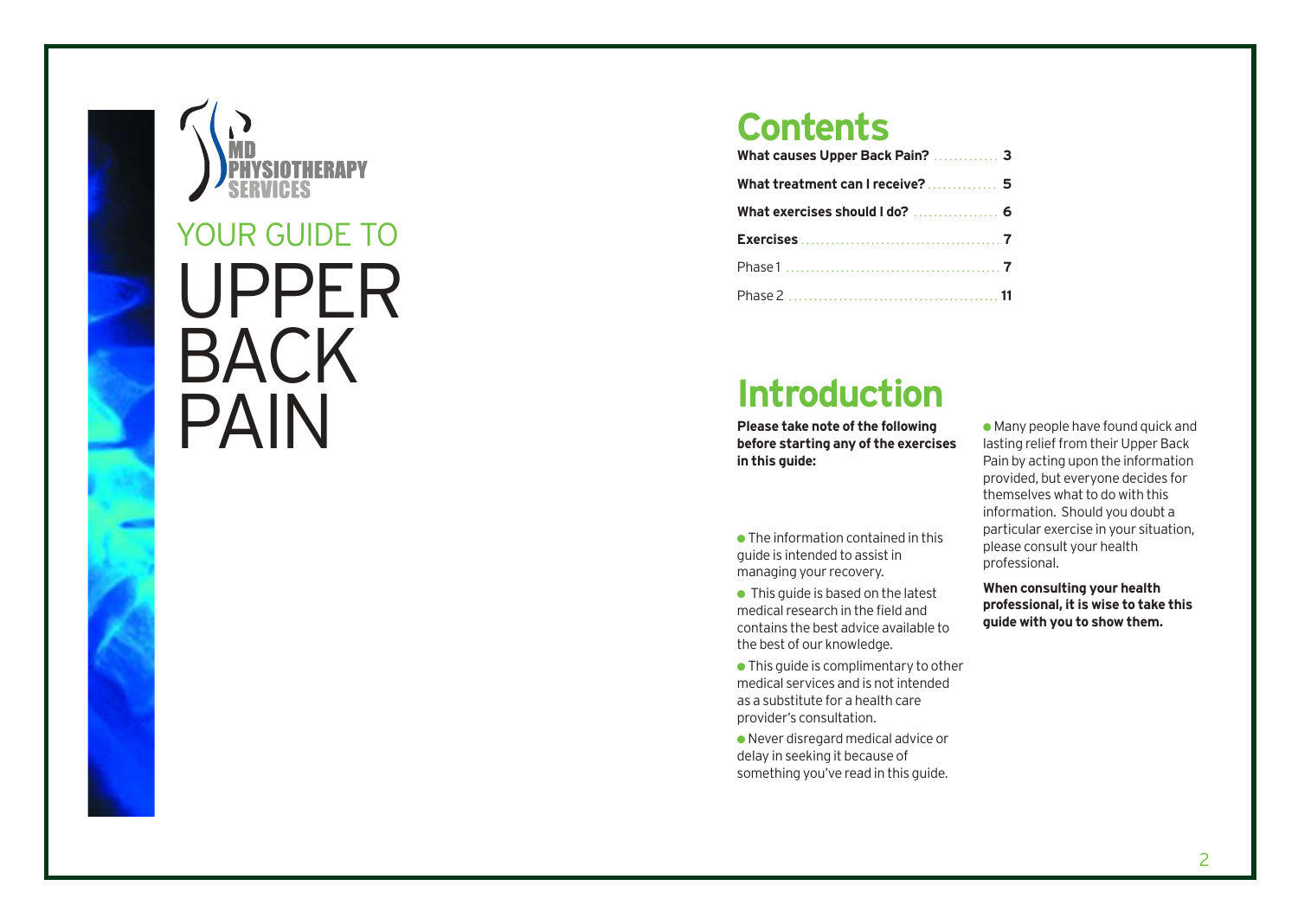### **What is Thoracic (Upper Back) Pain?**

Pain in the **Thoracic spine** is not a very common disorder due to its design. It has a greater role in stability of the upper body and protection of the vital organs than it does in movement. Therefore there is a reduced risk of injury or degeneration over time. Dysfunction in this area can however cause a lot of pain and discomfort when it does occur, with muscular irritation and joint dysfunction being the major cause of pain. **Posture is often the main cause of dysfunction**.

There can however be other causes of thoracic pain such as an injury to a disc in the upper back. Although these other causes are a lot more rare, it is important that you consult with your GP or a registered health practitioner so that your pain can be correctly diagnosed and the appropriate

treatment given.

The thoracic spine is made up of twelve thoracic vertebrae that start from the bump just below the neck, and extend to about 5 inches below the bra strap. Each thoracic vertebrae attaches to a rib which meet in the front of the body at the sternum (breast bone) and this forms a cage which provides essential protection for the vital organs.

When looked at from the side, the thoracic spine is naturally slightly rounded (concave). Because of the great amount of stability and limited motion in this area, anatomical causes for pain are seldom found. X-rays and MRI scans seldom cast much light on any structural problems that can be improved with surgery or explain the pain experienced by the patient.

### **What causes Thoracic Back Pain?**

#### **Common causes for thoracic pain are:**

● **Sudden onset** as a result of trauma or injury

● **Gradual onset**, which is normally a result of repetitive strain or poor posture.

The increased use of computers in our modern day society has resulted in a greater increase in the gradual onset of thoracic pain. Thoracic pain often occurs in conjunction with neck

and/or shoulder pain. This is due to the large muscles that connect the shoulder blades to the thoracic spine as well as the neck. These muscles can become irritated and fatigued, resulting in pain. **Muscle pain is often a result of deconditioning** (weak muscles), **poor posture, or repetitive strain caused by poor ergonomic techniques.**

Pain resulting from muscular irritation is often very receptive to manual

techniques used by allied health professionals (physiotherapist, chiropractors, osteopaths etc), with early consultation important to reduce the time required for rehabilitation.

Dysfunction in any of the joints between each thoracic vertebrae or the joints between the ribs and the thoracic vertebrae, will result in pain. This can at times be excruciating and may also limit your ability to breath pain free due to the link between the thoracic spine and the rib cage with many of the muscles involved in breathing attaching to this area. This type of dysfunction can be corrected with simple manual manipulations performed by a registered therapist. **Joint dysfunction** is often a result of instability, poor muscle strength and posture, and can come on very quickly with a sudden movement or awkward posture, cough etc. It is therefore essential with this type of injury that an exercise programme is continued after your initial treatment to ensure that there is no recurrence of pain.

#### **POSTURE**

One of the main causes of thoracic pain, is **poor posture**. Poor posture results in an increase of stress to the joints, muscles and vertebrae which over time causes the degeneration of the joints. A good or optimal posture is therefore the state of muscular and skeletal balance that protects the supporting structures of the body

against injury or progressive deformity, whether at work or at rest. This involves the correct positioning of the joints to provide minimal stress on the systems of the body and is known as a neutral posture.

Being in a good posture not only prevents the onset of pain, but also increases the efficiency of movement in both work and exercise. **A good daily posture can therefore help to prevent back pain**, especially if your job requires long periods of time in one position either sitting or standing. Being aware of what a good posture is and continually trying to maintain a good posture in all that you do will help you to maintain stability and prevent back pain.

Good posture in the thoracic spine involves the correct positioning of your shoulder girdle. Therefore hunching forwards needs to be avoided and a neutral position needs to be maintained as much as possible. A neutral thoracic position involves pulling your shoulders down away from your ears, and then bringing the points of your shoulder blades slightly in towards each other. **If sitting for an extended period of time in front of a computer** ensure that your buttocks are right at the back of your chair, the top of your screen is at eye level, your thoracic spine is in a neutral position, and that reaching is avoided as much as possible.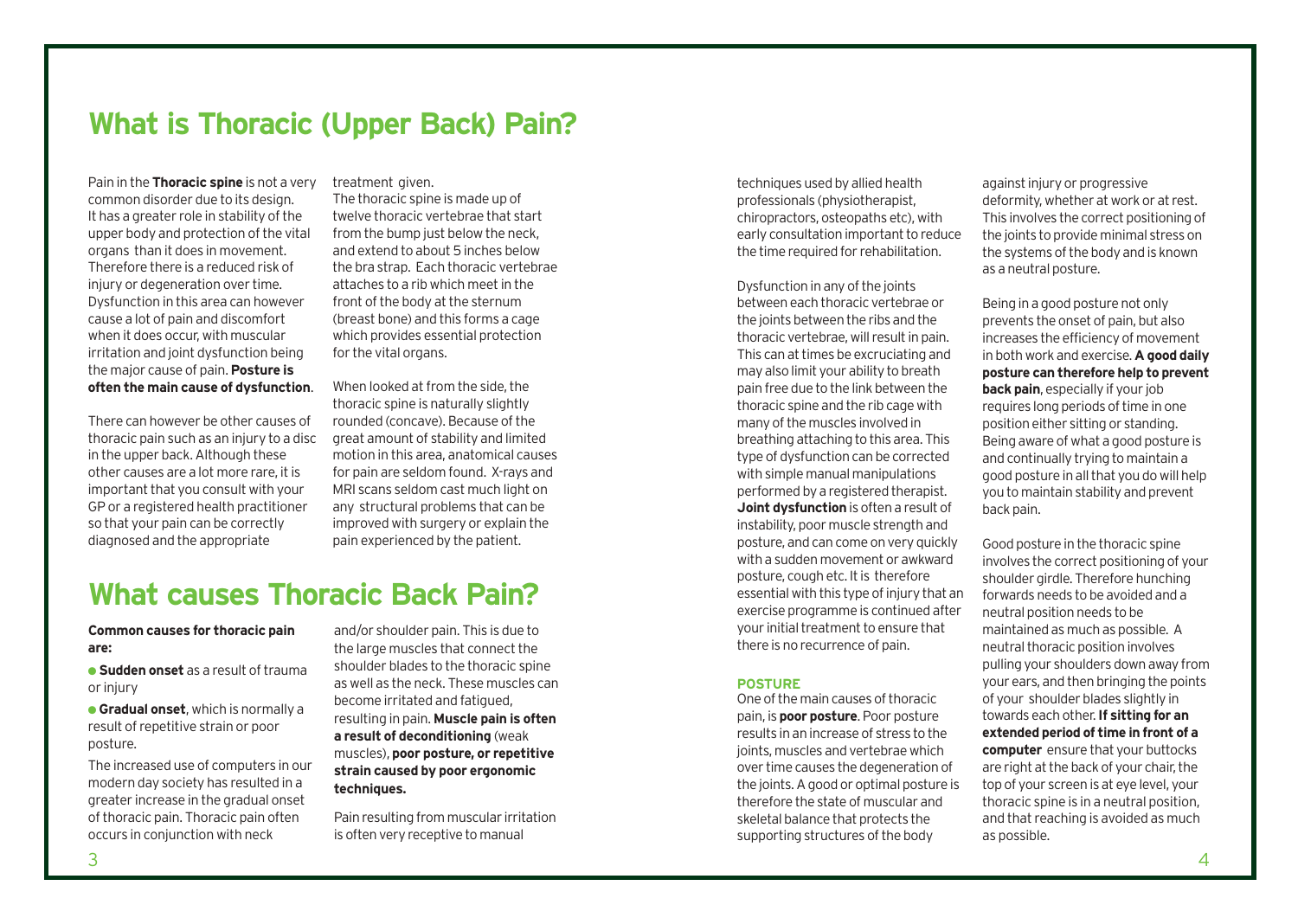### **What treatment can I receive?**

If you are suffering from **thoracic pain** it is important to visit your GP or a registered allied health practitioner so that a full examination can be performed and a diagnosis reached as to the cause of your pain. This is necessary to ensure that any potentially serious conditions are ruled out or treated as soon as possible.

#### **CHOICE OF TREATMENT**

The type of treatment depends entirely on the diagnosis/ cause of the pain. Both muscular irritation and joint dysfunction both benefit from physical therapy and manual manipulations, provided by allied health professionals, but some people may require drug treatment for the pain, and or supportive postural bracing to encourage correct postural positions.

#### **ANTI-INFLAMMATORY TREATMENT**

● **Paracetamol** based pain killers are usually prescribed by doctors to help with pain management.

● **Anti-inflammatory drugs** are usually prescribed by doctors to control the inflammatory process.

● **Ice/heat therapy** is often used by therapists, and can be used as a home therapy to relieve pain, reduce inflammation and reduce muscle spasms.

#### **DIET**

It is important that you maintain a healthy balanced diet in order to avoid excessive weight gain. Added weight will put increased strain on your back and breathing, which will have a direct effect on the muscles in the thoracic spine. Excess weight can greatly aggravate your pain and increase your chance of recurring pain.

#### **PHYSICAL THERAPY**

Physical therapy is often required to decrease muscle spasm, reduce inflammation, provide mobilisation techniques, massage and other modalities which will all help to decrease the pain, increase the mobility in the joints and get you back to full function as soon as possible. The extent to which these techniques will help is very dependant on your diagnosis and your compliance to the treatment given.

#### **EXERCISE**

Exercise can play a significant role in easing your pain and improving your posture by increasing the strength and stability in the shoulder girdle and thoracic spine. The main goals of rehabilitation of individuals with thoracic pain are to maximise strength, stability, flexibility, and mobility in the area. The maintenance of a regular exercise routine is essential for preventing future episodes of pain and in the maintenance of a good posture

#### **ERGONOMIC ASSESSMENT**

Since posture is often the main cause of thoracic pain, an ergonomic assessment is essential to ensure that your work area is ergonomically correct. This can often be requested through your companies ergonomic department. It is however essential that you also consciously make an effort to maintain a good daily posture.

## **What exercises should I do?**

The focus of exercise for thoracic back pain is on **strengthening and stabilising the muscles that support the shoulder girdle** and help to maintain a good posture. Stretching and mobility exercises are also important as this area can get very tight and immobile limiting required movements of the trunk and shoulder.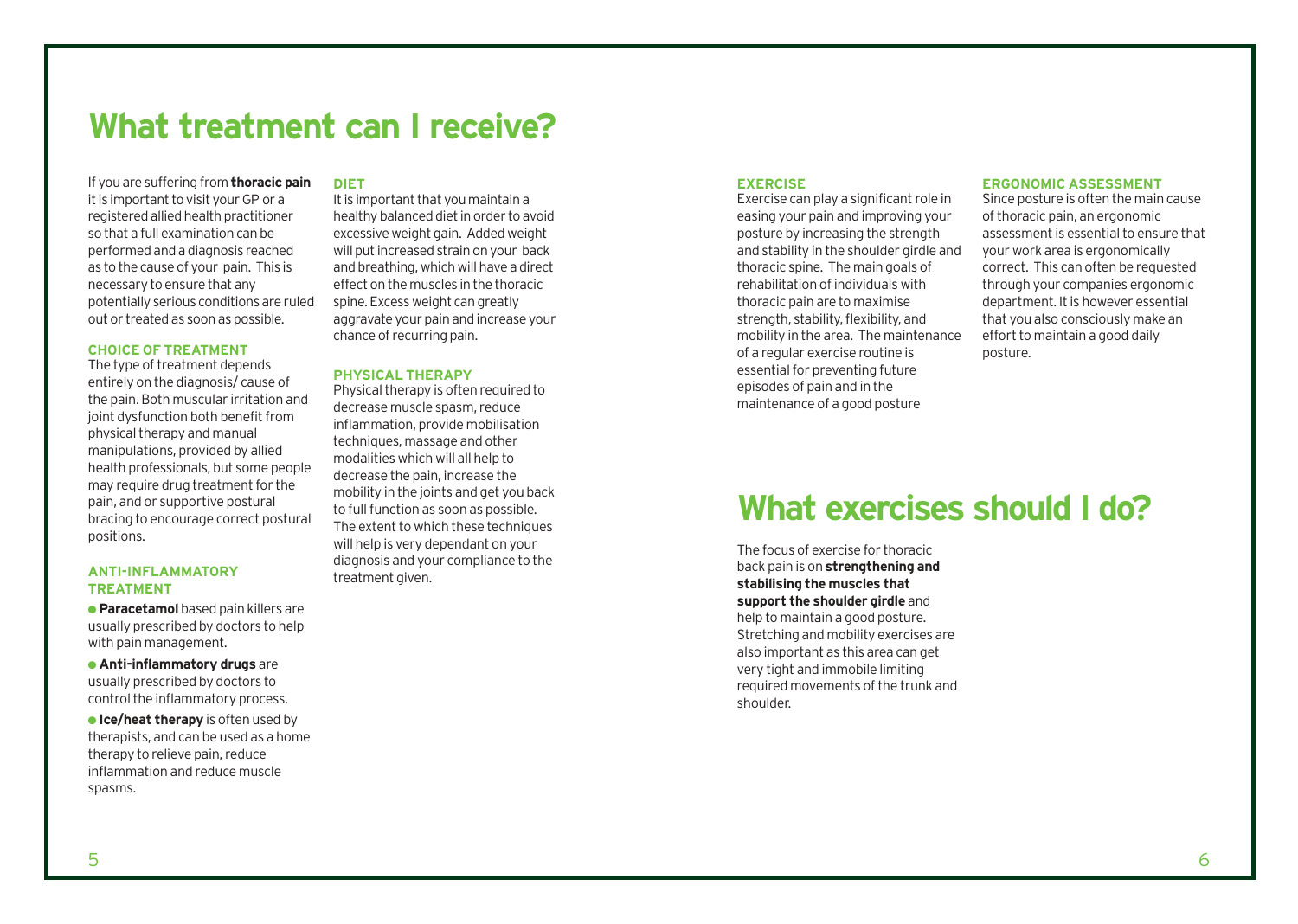# **Exercises** phase 1

When first starting an exercise program, **start slowly** and only do as much as you are comfortable with. If you have pain, other than slight muscle stiffness after exercise, then you have done too much or are doing the exercises incorrectly, and need to adjust your program or consult your therapist. Adapt your exercise

programme when you have 'bad' days or if you have done something to cause a flare up. For example: only do the stretches and stability exercises, as in phase one. If this happens when you have progressed to phase 2, don't be scared to regress for a day or two until you feel better and are able to continue the strengthening exercises

#### **STRETCHING EXERCISES**

● **Repeat each of these stretches twice on each side holding for at least 30 seconds.**

● **Hold a s t eady stretch, do not bounce, do not force into pain.**

● **Breathe normally during all exercises.**



#### **NECK STRETCH**

Place one arm behind your back. Bend head to opposite side so that ear goes towards shoulder. A stretch should be felt in the side of the neck. If a further stretch is required, use your opposite hand to gently pull head towards shoulder. Repeat on opposite side.

#### **CAT CURLS**

On all fours, with hands under shoulders and knees under hip s. S tart in a table position with hip bones facing the floor. Breathe in as you let the spine curve inwards i.e. move your belly towards the floor, pull your shoulder blades together and lift head up. Breathe out as you tuck your chin in and curve your back upwards towards the ceiling. Don't hold each position and make sure you go slowly up and down your spine one ver tebrae at a time .



#### **SHOULDER STRETCH**

Gently pull on elbow with opposite hand until a stretch is felt at the back of the shoulder. Repeat on the opposite side



#### **DOOR STRETCH**

Stand in a walking position, side on to a doorway or corner. Bend your elbow and support the forearm against the door frame. Gently rotate your upper trunk away from the arm until the stretching can be felt in the chest muscles



#### **MEDIAL/LATERAL ROT STRETCH**

Holding a towel, take one hand over your head and one hand behind your back, firstly pull down with the bottom hand and hold, and then pull up with the top hand and hold. Now swap hands.



#### **MID BACK ROTATION**

Kneeling down on both knees, sit back on your heels and stretch your arms out straight on the floor ahead of you. Stretch out as far as you can. Now move your arms to the side and hold and then walk them to the opposite side and hold.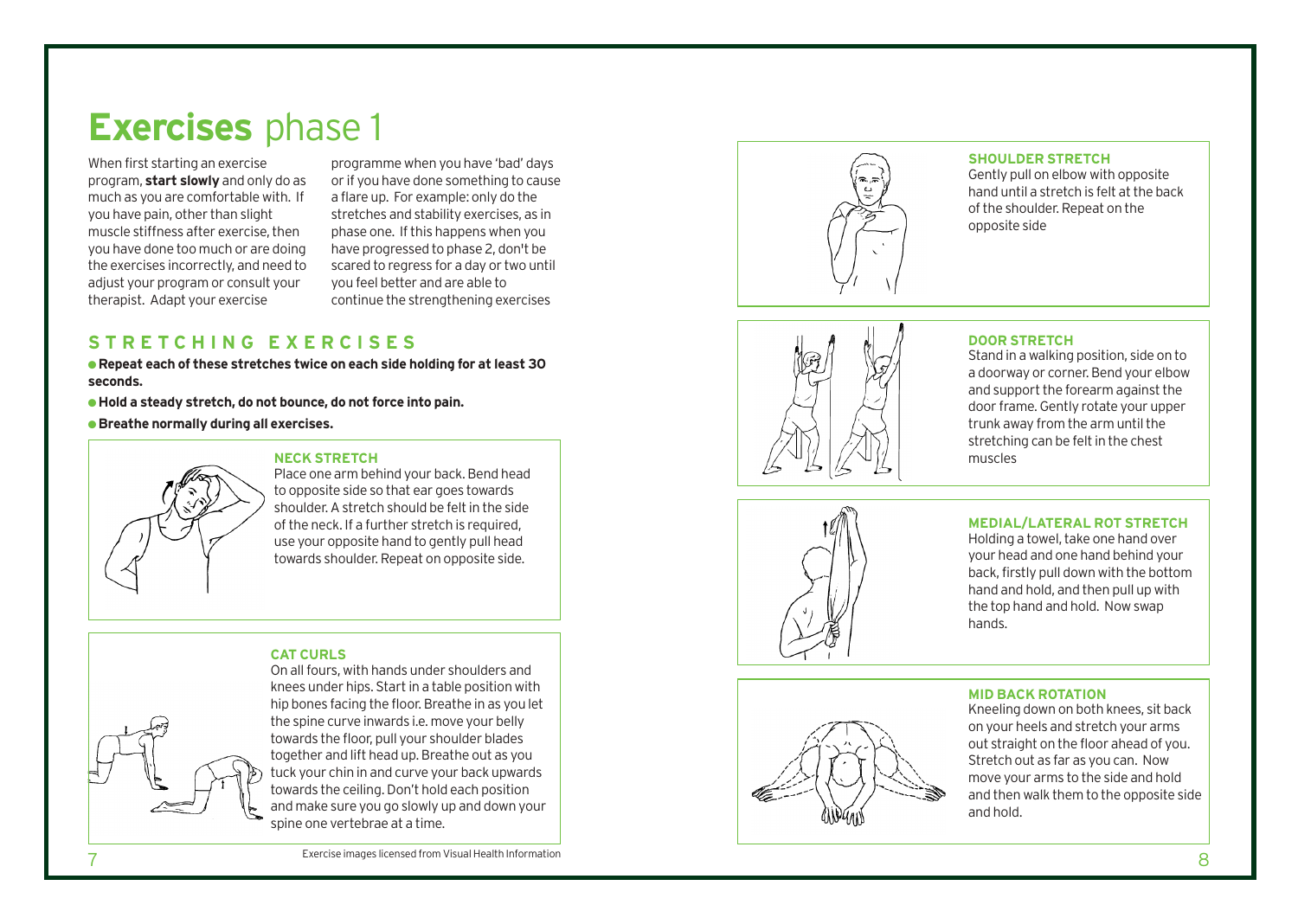# **Exercises** phase 1 (continued) **ALTERNATIVE ARM AND LEG**

### **STABILITY EXERCISES**

● **Hold each exercise for 10 seconds and repeat 5-10 times**

● **Ensure all movements are slow and controlled and a neutral scapular is maintained.**



#### **STABILISING**

Sitting on the edge of a chair or bed, both feet flat on the floor, your shoulders back, your stomach in, your posture good. Keeping your shoulders level and down, retract them, by bringing the points of your shoulder blades towards each other.



#### **PRONE FLYES 1**

Lying face down, arms against your sides with your hands turned outwards, i.e. thumbs pointing upwards. Move your shoulder blades down and in towards each other and at the same time lift your hands off the floor. Look down at the floor while doing the exercise.



**PUSH-UP PLUS RETRACTION** Stand facing a wall, place both hands

against it at about shoulder level. Find neutral and now slowly and controlled, perform a push-up against the wall maintaining control of your shoulder blades (i.e. keep them in a neutral position. Now push up through your palms.



### **EXTENSION ON ALL-FOURS**

On all fours with hands under your shoulders and knees under your hips, raise your opposite arm and leg without moving hips and keeping spine in a neutral position. Do not arch neck. Also try this over the ball as a progression. Repeat x10each side.

#### **STRENGTHENING EXERCISES**

● **Repeat 10 times in each position**

● **Ensure that the movement is controlled and slow.**

● **Only move small distances**



#### **INTERNAL AND EXTERNAL ROTATION**

Stand with your arm close to side, and elbow at a right angle. Fasten one end of a rubber band to a door handle. Holding the other end, pull the band inward towards your stomach. Ensure that the movement is slow, controlled and small. Now face the opposite way and pull the band away from your body.



#### **ISOMETRIC ABDUCTION AND ADDUCTION**

Stand with your elbow bent to 90° and in at your side. Using a wall to provide resistance, place a pillow between your elbow and the wall, and press against the pillow, using light, moderate and maximal resistance. Hold for 10 seconds and repeat 10. Now place the pillow between your elbow and your side. Press your elbow in against the pillow again with light, moderate and maximal resistance. Hold for 10 seconds and repeat 10 times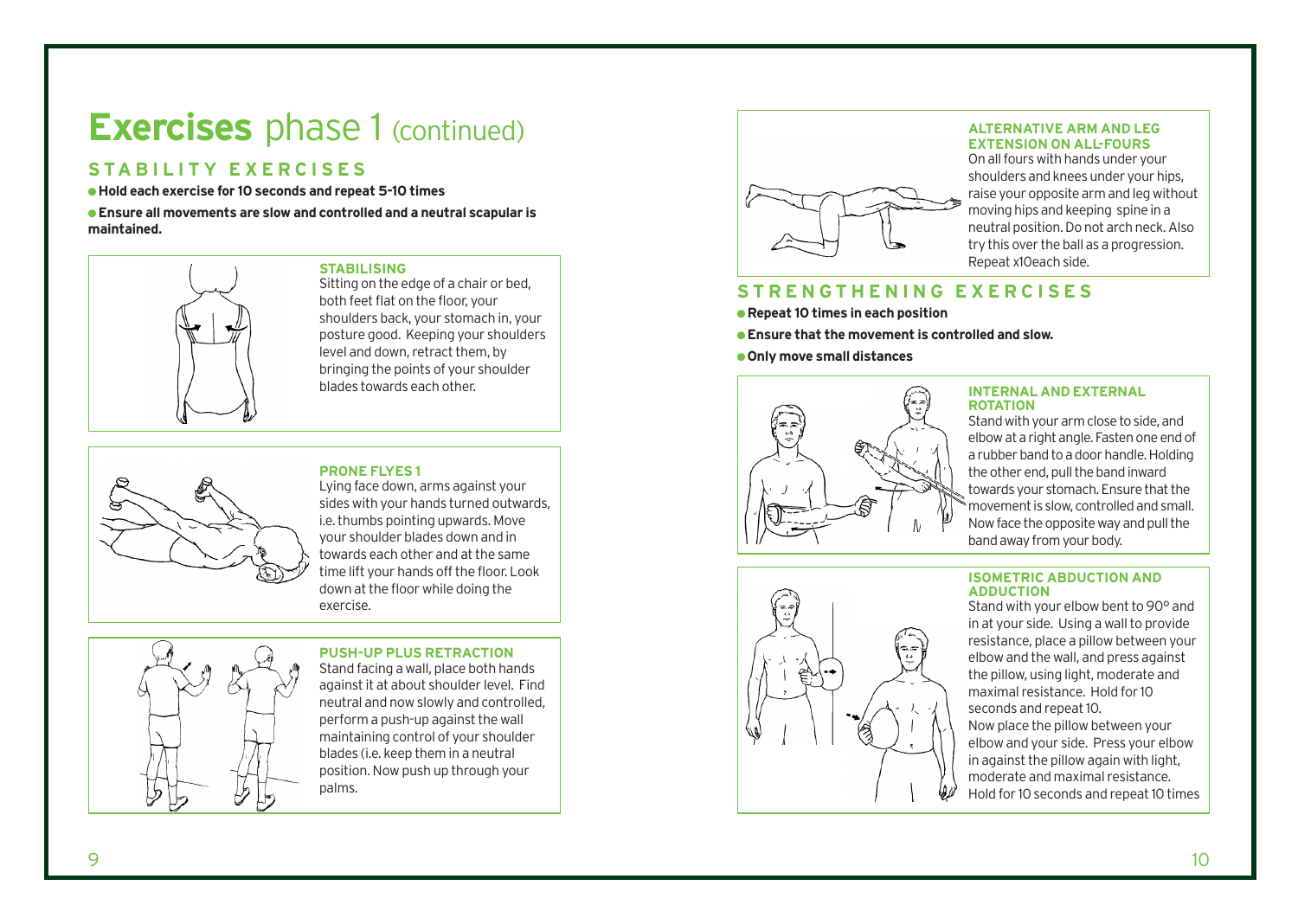# **Exercises** phase 2

Phase 2 should be started once you are able to perform the exercises in phase 1 **pain free and with control** (especially in the stability/mobility exercises). This will probably be after a week or two of starting with this programme. If you progress to phase 2 but are unable to do some exercises,

don't be afraid to use some exercises from each phase at the same time and **progress yourself slowly**. Continue with the stretching programme from phase 1 at the beginning and end of each session, and continue with the rotator cuff strengthening exercise but change colour of band.



#### **SUPERMAN EXERCISE**

Lying face down with your arms above your head and in line with your body, with your hands turned outwards, i.e. thumbs pointing upwards. Lift your arms and upper trunk off the floor. Breathe in during the exercise.

#### **STRENGTHENING EXERCISES**

● **Repeat two sets of 10-12 repetitions of each exercise**

● **Make sure that all movements are controlled and that a neutral scapula position is maintained at all times**

● **All strengthening can be progressed by changing the colour of the band.**



#### **STANDING SHOULDER FLEXION**

Stand in the neutral position with feet shoulder-width apart. Stand on the one end of the band with your right foot. Grasp the other end of your band with your right hand. Straighten your right arm, raising it to shoulder height. Keep your abdominals tight. Do not round your shoulders.



#### **STANDING SHOULDER EXTENSION**

Stand facing a rubber band which is fixed in front of you. Bring the arm straight backward pulling the band.

#### **STABILITY EXERCISES**

● **Hold each exercise for 10 seconds and repeat 5-10 times**

● **Try and maintain a good position throughout**

#### **PRONE FLYES 2**



Lying face down, arms out at your sides in a T-position with your hands turned outwards, i.e. thumbs pointing upwards. Stabilise your shoulder blades and lift your hands off the floor pulling your shoulder blades together. Look down at the floor while doing the exercise. Progress this by lifting your trunk at the same time as raising your arms

Keep arms out from sides and elbows bent as you pinch shoulder blades together, and raise arms in the air. You may find this easier to do over a bed, and can use the band to progress it by attaching it under the bed and hold the end as you raise your arm in the air.

**SCAPULAR PRONE RETRACTION**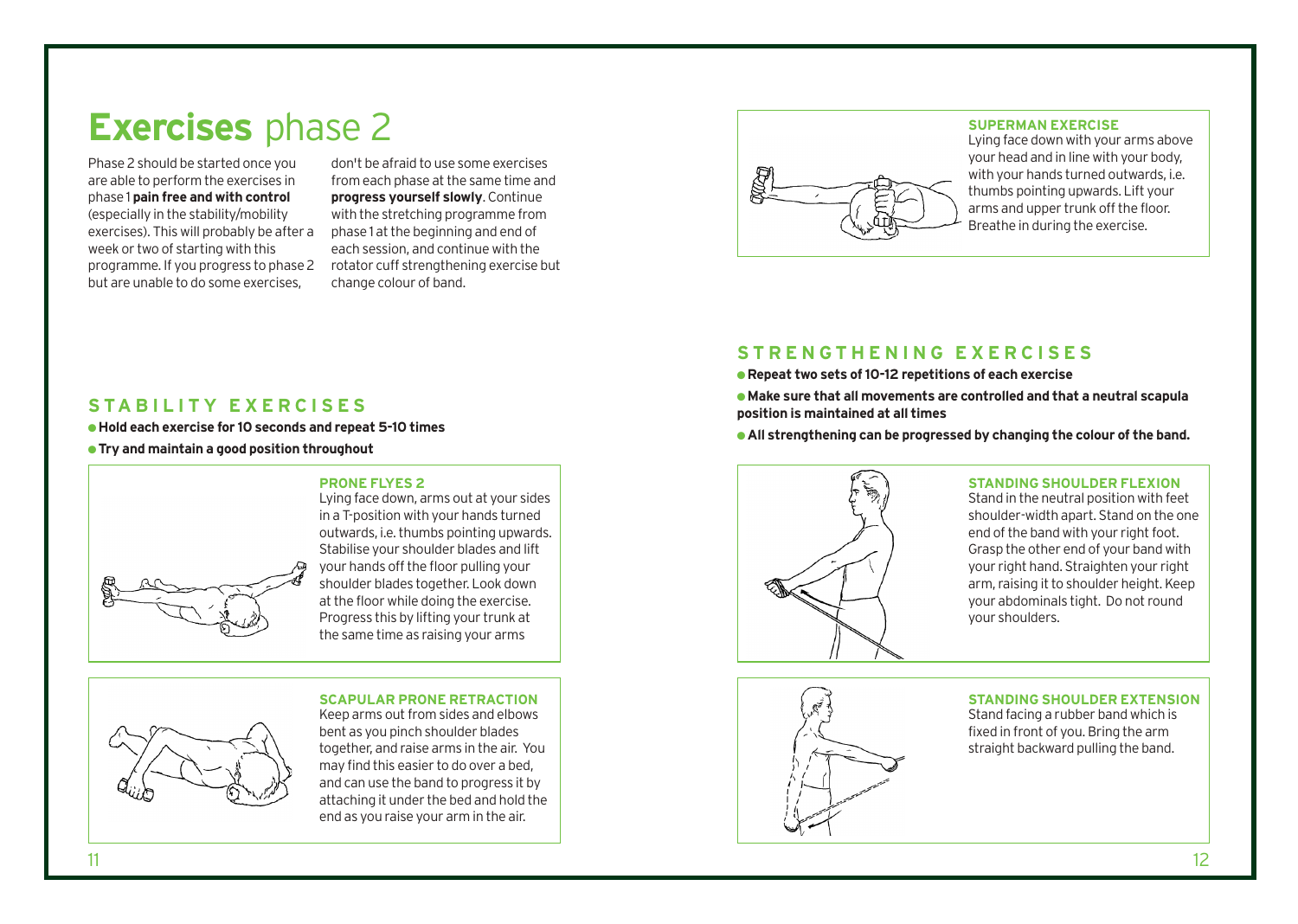# **Exercises** phase 2 (continued)



#### **STANDING SHOULDER ABDUCTION**

Stand in the neutral position with feet shoulder-width apart. Stand on the one end of the band under your foot. Grasp the other end of your band with your right hand. Straighten your right arm up and out to the side, raising it to shoulder height. Keep your shoulders in a neutral position.

#### **STANDING SHOULDER ADDUCTION** Fasten one end of the band to a door

handle. Grasp the other end of your band with your right hand. With your arm up and out to your side and at shoulder height, pull the band down next to your side. Keep your shoulders in neutral.

#### **STANDING HORIZONTAL ABDUCTION**

Stand in the neutral position. Grasp the ends of your band with both hands. Raise both arms to shoulder height. Move your arms out to the sides of your body. Do not round your shoulders.



#### **SEATED ROWING**

Sit on a chair and wrap the ends of the band around both fists. Make sure that the band is safely secured either to a door or stable surface. Start with your shoulders in a neutral position (shoulder blades slightly down and back). Now pull arms back while bringing shoulder blades together as if rowing a boat. (This exercise can also be done in a long sitting position with the band wrapped around your feet)



#### **RESISTED LUMBAR DIAGONAL ROTATION IN STANDING**

Attach a band to the top of a door, and hold on to the opposite end. With feet shoulder width apart pull band with both hands bending and rotating as you do so as demonstrated in the picture.



#### **RESISTED LUMBAR DIAGONAL ROTATION IN STANDING**

Attach a band to the bottom of a door, and hold on to the opposite end. With feet shoulder width apart pull band with both hands extending and rotating as you do so as demonstrated in the picture.